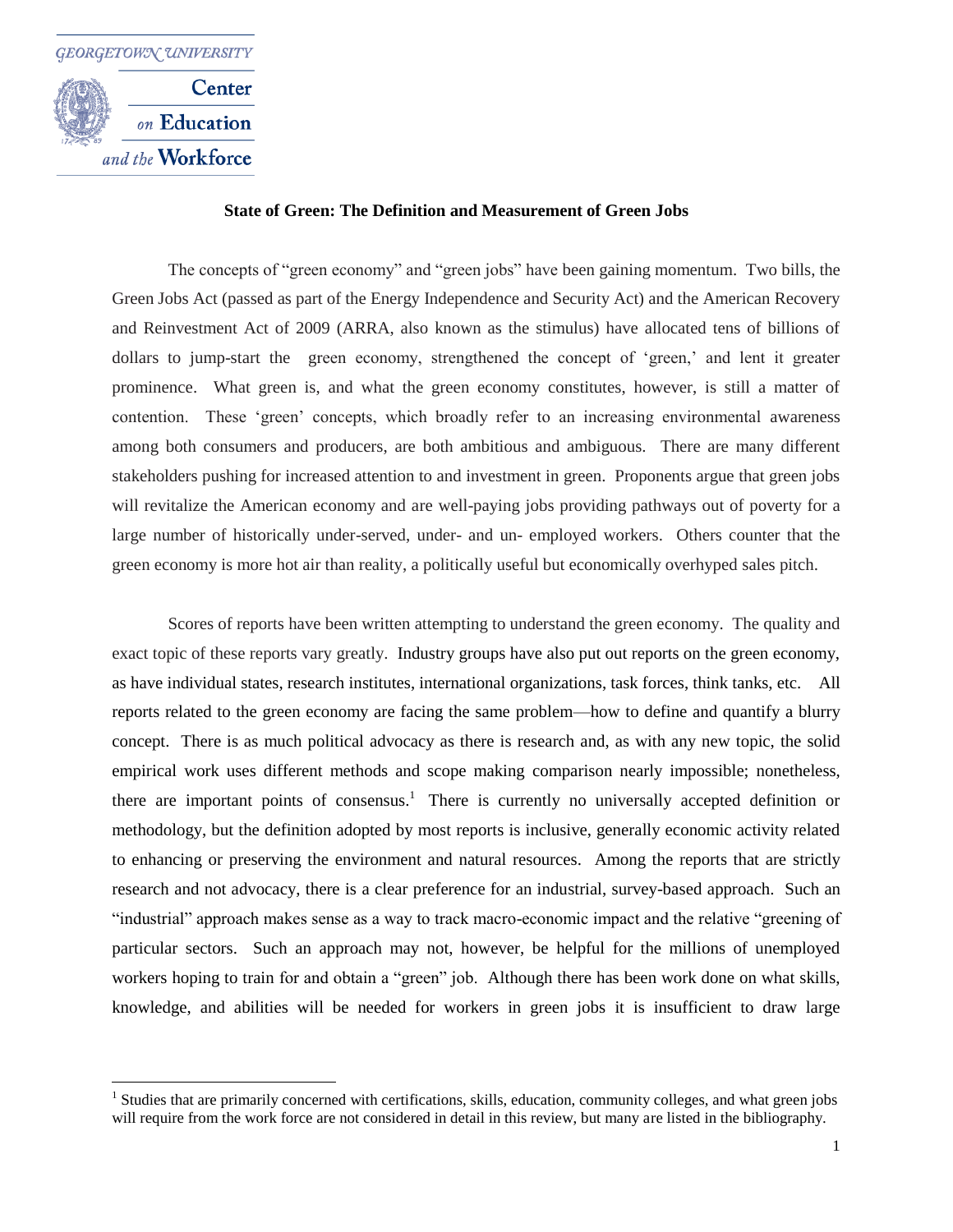conclusions other than that green jobs are traditional jobs that will change very slightly or not at all, depending on the occupation. Finally, the research about the wages for green jobs is inconclusive.

This work was undertaken as part of a labor market information grant given to a consortium of states consisting of Connecticut, Massachusetts, Maine, New Hampshire, New Jersey, New York, Rhode Island, and Vermont. The consortium is attempting to define green in order to carry out its own green jobs count. The literature review seeks to inform the consortium by reviewing the most prominent working definitions and methodologies for their potential long-term use in labor market and job training research and policy, as well as recount various estimates of the size of the green economy. The reports were selected based on their influence and impact, relevance to labor market economists, as well as their methodological soundness (some papers that fit the first two criteria are excluded because their methodology is either not explained, based on private data sets, unsound, or a combination thereof; while these are not reviewed, they are included in the bibliography). Reports reviewed in detail in this paper include Washington State"s green jobs report, "2008 Green Economy Jobs in Washington State," the Workforce Information Council Report "Measurement and Analysis of Employment in the Green Economy," the BLS Federal Register notice related to green jobs, the Occupational Information Network report "Greening of the World of Work," and the Department of Commerce's report "Measuring the Green Economy." In addition, reports from Canada and the European Commission are also reviewed. Additional reports and studies are included in the bibliography.

# *Defining 'Green'*

The first obstacle to understanding and tracking the green economy is defining it. The task of defining and enumerating green jobs in the economy has been attempted by many disparate parties, from industry groups, labor unions and other worker"s rights activists, academic and policy institutions, local, state and federal governments, to the workforce development and labor market information community. There are dozens of different definitions and approaches. Environmental and workforce advocates brought green to national prominence, but it has generally been the labor market economist and workforce development community at the forefront of measuring the green economy. A handful of reports undertaken by labor market experts have been the most influential among labor economists in defining and counting green jobs. These include the reports by the Workforce Information Council (WIC), Washington State, the Bureau of Labor Statistics (BLS), and the Occupational Information Network (O\*NET). However, it would be wrong to discount other stakeholders who have a clear interest in the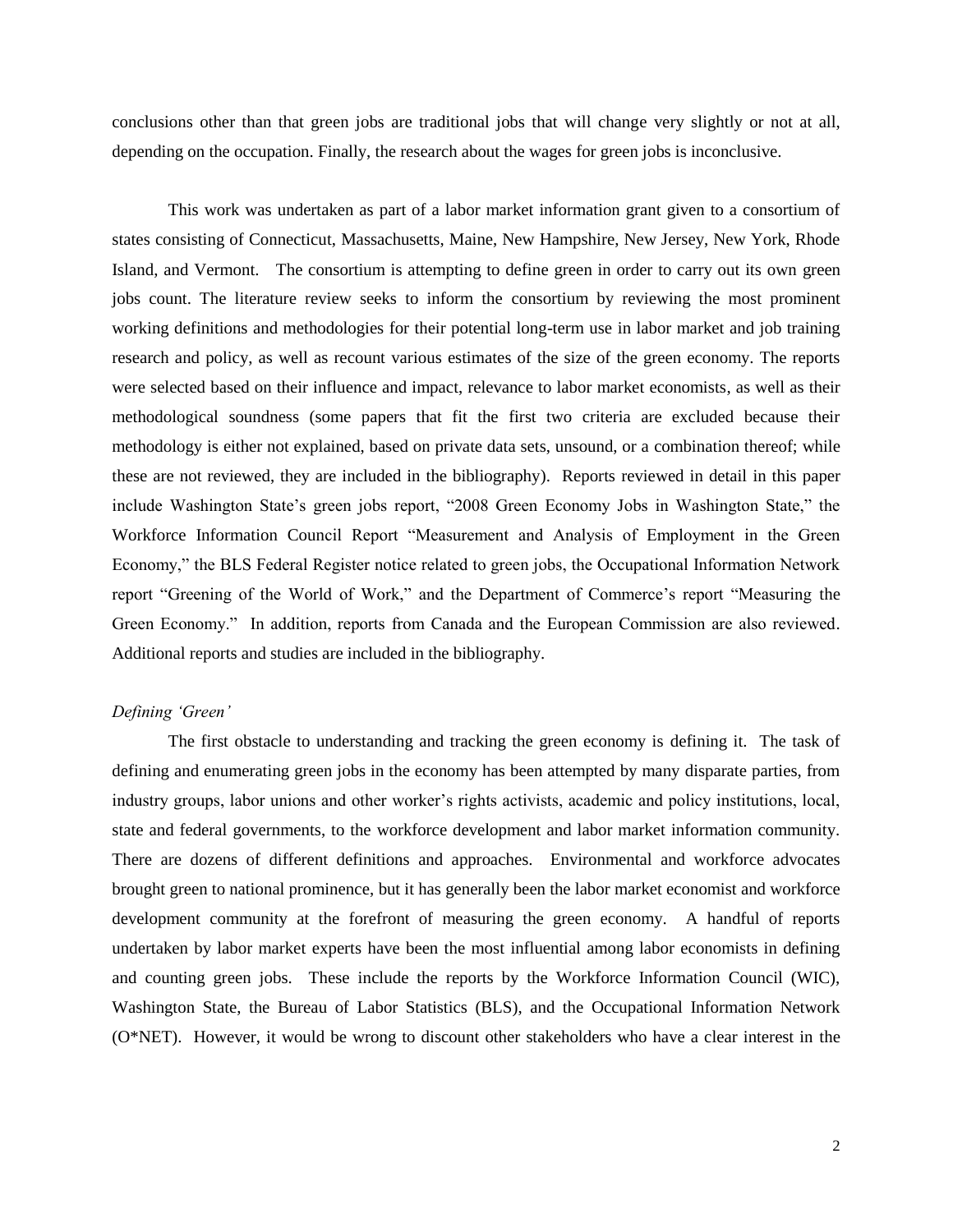impact of green and how the economy is measured.<sup>2</sup> These include the Department of Commerce, which has recently put out its own report on green jobs, and the Department of Energy, which is making substantial investments in renewable energy and energy efficiency  $(RE/EE)$ .

Defining green is a difficult task. Questions that must be addressed in defining green include, but are not limited to: Is being green the same as being environmentally friendly? How is environmentally friendly defined? Does it include just products and services that are environmentally friendly? What about environmentally friendly production processes? Environmentally friendly can be a continuum, so how green does a product/process have to be to count? If a product is environmentally friendly but it is packaged, delivered, and marketed in an environmentally unfriendly way, is it still green?

These questions, and the reports that have attempted to tackle these issues, have led to three types of green definitions:

- 1. The social justice/worker-centered definition, which makes green contingent on the job quality and its potential to address poverty and related social problems;
- 2. The renewable energy and energy efficiency (RE/EE) definition, which defines green as activities in the sectors related to creating renewable energy and increasing energy efficiency, also known as "clean energy"; and
- 3. The broad environmental definition, which defines green as anything relating to environmental protection and quality. This definition is employed by many state surveys, BLS, and O\*NET, among others.

The social justice/worker-centered definition is primarily employed by union groups, community advocates, the Vice President"s Middle Class Task Force, and some research institutions. Examples of these groups include Green For All, the Apollo Alliance, the BlueGreen Alliance, and numerous state and local level groups. Reports produced by these groups, which are numerous, share their emphasis on job quality and are focused on getting traditionally disadvantaged workers into this "emerging" sector of the economy. Generally, these reports are pushing for greater investment in workforce development targeted towards low-income individuals and families, and policies to promote a green economy, which they assert

 $2$  There were several reports that counted green around the same time that the first state report on the green economy came out in 2008. One of these reports, "US Metro Economies: Current and Potential Green Jobs in the U.S. Economy" is not detailed in this review because its methodology is both not explicitly outlined, and what methodology was described is not well-established.

 $3$  To the best of the author's knowledge, the Department of Energy has not released any reports pertaining to defining or measuring the green economy; however, they do have a significant portion of the ARRA money to hand out. Presumably, as the Department of Energy, they utilize the RE/EE definition.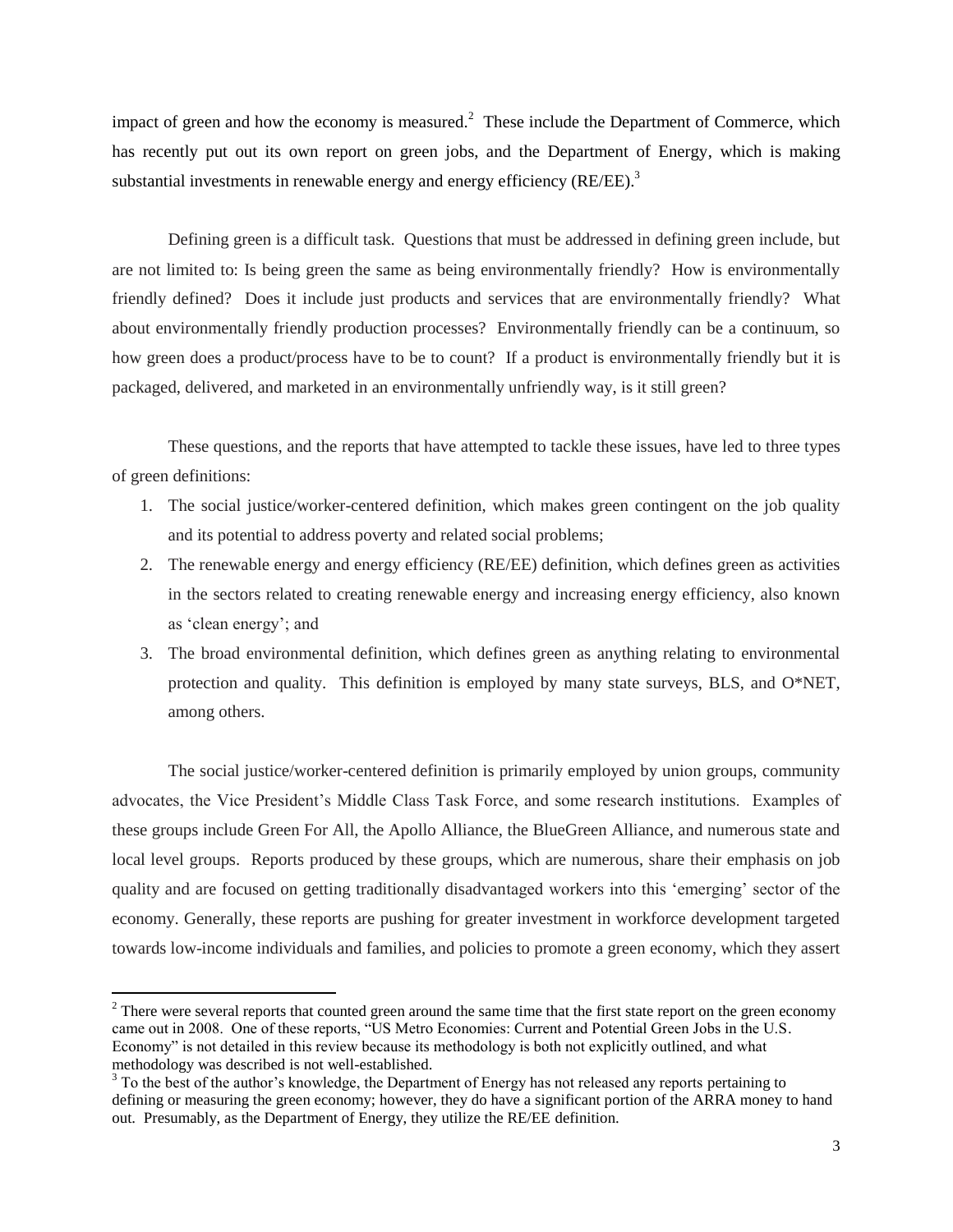will benefit these workers. These reports are numerous and include, but are not limited to: Jones, 2008; Pollin, et al. 2009; Pollin, et al. 2008; Altstadt, 2010; Bivens, et al. 2009; Mattera, et al., 2009; and the Vice President's Middle Class Task Force report on Green Jobs, 2010.<sup>4</sup> While this concept of green jobs and green collar workers galvanized political support for green jobs, it is unhelpful for labor market analysts.

The RE/EE (renewable energy/energy efficiency) definition is the most measurable and concrete definition, and is also consistent with federal legislation. The RE/EE definition encompasses everything related to clean energy—investments in reducing energy and fossil fuel consumption (i.e., energy efficiency), including "green construction"/retrofitting homes and buildings, engineers who design new, hybrid cars, workers who build those cars, and all work on renewable energies such as wind, biomass, solar, geothermal, oceanic (wave and tidal), hydropower, and, in some cases, nuclear energy. The RE/EE definition is taken up in isolation by some states (including New York and New Jersey), but not by any major reports, although all reports on the green economy include RE/EE as a primary component.

The broad environmental definition is expansive and the most widely-used by labor market analysts and economists. This definition, which encompasses all environmental activities, includes environmental protection and remediation, and generally any activity that enhances, preserves, or restores the quality of the environment.

Reports aside, the RE/EE definition is the one favored by the national (and some state) legislation, most prominently the Green Jobs Act (Title X in the Energy Independence and Security Act of 2007) and ARRA. The Green Jobs Act is focused on workforce development. It amends the Workforce Investment Act (WIA) and mandates the establishment of an energy efficiency and renewable energy worker training program, and directs BLS to collect statistics related to workforce trends in the energy sector. It funds grants to institutions and group to carry out training to develop an energy efficiency and renewable energy industries workforce, states to do labor market information and exchange work, and states to administer RE/EE workforce development programs. Although there is no stated definition of what green jobs are or what the green economy is in this bill, it is clear that the RE/EE definition is employed.

<sup>&</sup>lt;sup>4</sup> Interestingly, this report uses data prepared by the Council of Economic Advisors to show that wages for green jobs are higher than wages for similar positions that are not green by between 10-20%. This data is not fully corroborated by any other report.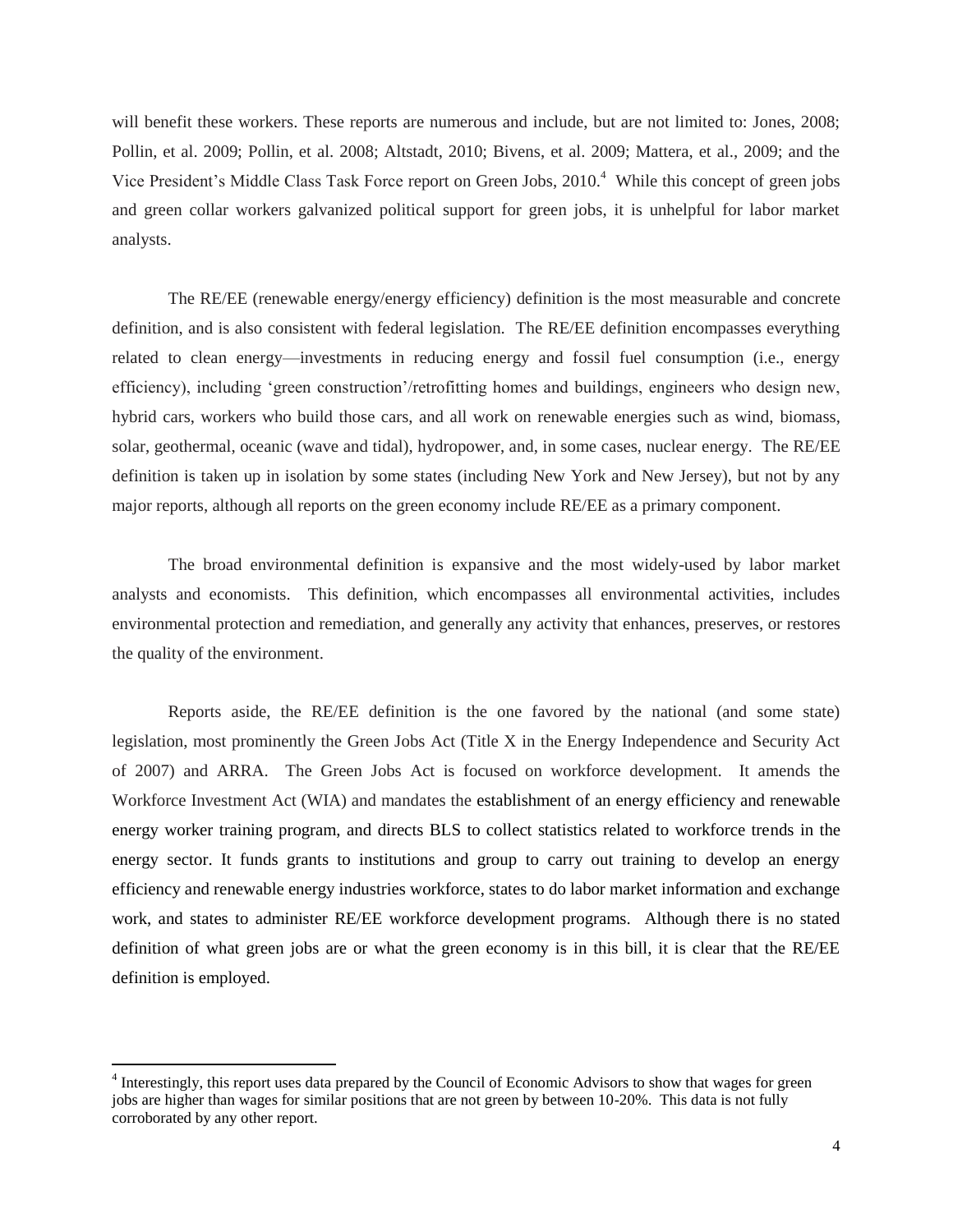The same is true of the ARRA. Unlike the Green Jobs Act, it is not focused exclusively on workforce development. Among other things, ARRA funds the Green Jobs Act, allocated \$17 billion exclusively on RE/EE including weatherization, state energy program grants, and research for advanced battery technologies. An additional \$11 billion is allocated to modernize the electric grid. The bill also funds a renewable energy loan guarantee program and commissions a renewable electricity transmission study, funds additional clean energy projects, and provides for a host of tax incentives for renewables. In total, RE/EE projects amount to about \$50 billion, excluding tax incentives and loan guarantees; it is estimated that including the latter, the total comes to about \$100 billion.<sup>5</sup> This is about 14 percent of all ARRA money. In contrast, about \$7 billion dollars is allocated for environmental clean-up and research. The environmental thrust of the bill is clearly in the RE/EE sector. However, as with the Green Jobs Act, no definition of green or green jobs is explicitly stated.

## **Report Definitions**

#### *Washington State's Approach*

Washington State employs the broad environmental definition of green, although it explicitly includes RE/EE within that definition. Washington State"s Employment Security Department was the first state to produce a green jobs report. The initial report was published in January of 2009, and they have since followed up with an additional report published in March of 2010. These reports, mandated by the Washington State legislature during the 2008 legislative session, identify the number and type of green jobs in Washington State, as well as establish a baseline against which to measure future industry and job growth of the green economy in the state. The reports are to be used in conjunction with other research to, among other things, "guide state policies and strategies that will support future growth in Washington's green economy" (2009: 4). Washington defines green economy as "rooted in the development and use of products and services that promote environmental protection and energy security. It is composed of industries and businesses engaged in: Energy efficiency; Preventing and reducing pollution; Renewable energy; Mitigating or cleaning up pollution. *Green jobs* promote environmental protection and energy security" (2009: 4). In the 2010 report, the definition of green jobs is where employees are directly and predominately employed in the four core areas cited above. Both reports measure only direct jobs.

*Workforce Information Council's Approach*

<sup>&</sup>lt;sup>5</sup> See "American Recovery and Reinvestment Act." Speaker Nancy Pelosi. Available online at [http://www.speaker.gov/newsroom/legislation?id=0273#energy.](http://www.speaker.gov/newsroom/legislation?id=0273#energy) Accessed 21 June 2010.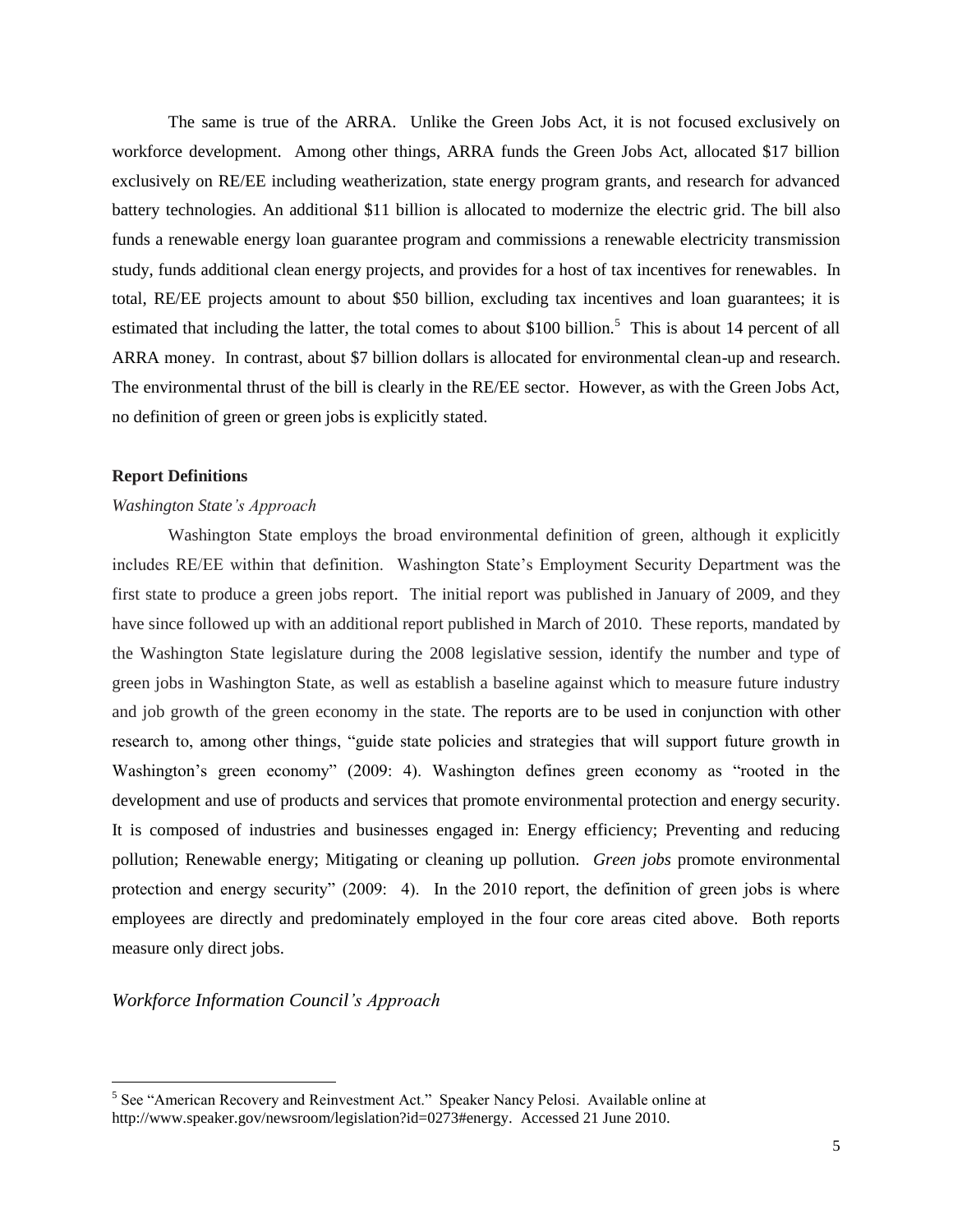The Workforce Information Council (WIC) published a report on green jobs, "Measurement and Analysis of Employment in the Green Economy" in October of 2009, the purpose of which was to define green jobs and describe and recommend methods to count and analyze them. While writing the report, the group"s focus was modified to "identifying lessons learned and sharing information among states" (5). The report is essentially a 'how to' manual for LMI units and other interested parties, detailing guidelines, recommendations, and best practices for defining green jobs and carrying out a green jobs study and LMI assessment. WIC emphasizes that green jobs should be classified as jobs "whose work is essential to *green economic activity*," which is then broken down into categories. These jobs, in other words, are defined by their relationship to economic activity that is considered green, and not by their particular skills or skill-level, wages or other compensation, or even the tasks being performed (this also means direct jobs, not indirect jobs, although this is not explicitly stated). The measurable definition WIC proposes is "a green job is one in which the **work is essential** to products or services that improve energy efficiency, expand the use of renewable energy, or support environmental sustainability. The job involves work in any of these green economic categories: renewable energy and alternative fuels; energy efficiency and conservation; pollution, waste, and greenhouse gas management, prevention, and reduction; environmental cleanup and remediation and waste clean-up and mitigation; sustainable agriculture and natural resource conservation; education, regulation, compliance, public awareness, and training and energy trading" (emphasis in original, 5-6). Importantly, WIC's definition makes the job the unit of observation.

#### *BLS's Approach*

The FY2010 and 2011 budget proposed to fund the Bureau of Labor Statistics (BLS) to do exactly what the WIC report recommended—count green jobs at a national level via an establishment survey. Relying heavily on the framework that WIC outlined while also moving beyond it, BLS has developed a green definition as well as a green methodology. BLS has started to study green jobs, and intends to implement a green jobs survey in FY2011. Following the WIC report, BLS will to identify environmental economic activity, and count the associated jobs. The collection of data on green jobs is to serve two purposes: understand the number of jobs and the trends over time related to green employment; determine the industrial, occupational, and geographic distribution of jobs; ascertain the wages of workers in green jobs.

As observed by others, BLS also notes that no standard classification system being currently used in the United States (i.e., NAICS and SOC) identifies "green" as a grouping of industries or occupations. That fact necessitates a new way to accurately capture and count uniquely green occupations.

In identifying environmental activity, BLS plans to recognize two approaches: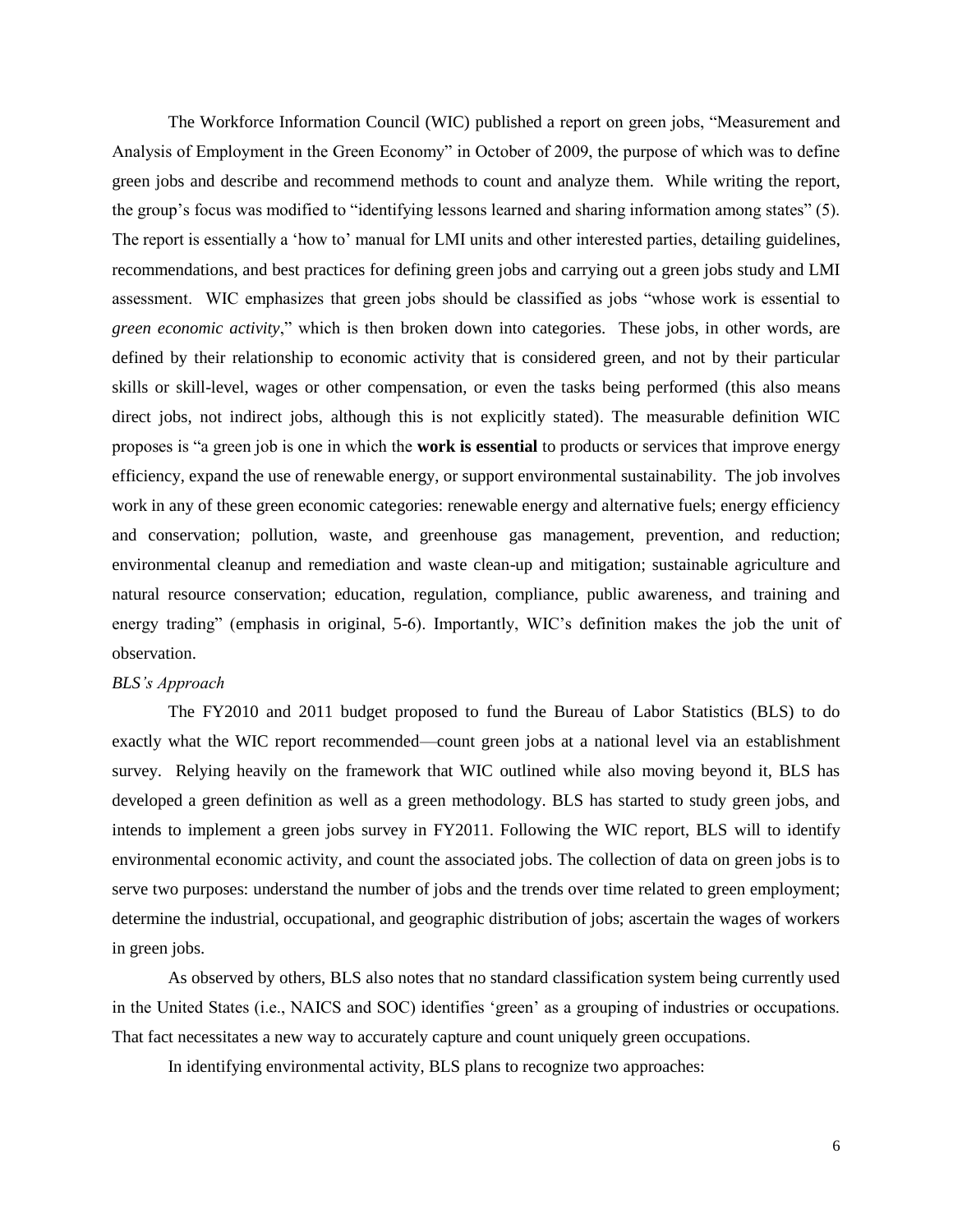- 1. The output approach, which identifies establishments which produce green goods and services and count the associated jobs; and
- 2. The process approach, which identifies establishments which use environmentally friendly production processes/practices and count the associated jobs.

After reviewing many studies, including international studies, consulting with stakeholders, and issuing a notice for public comment, BLS announced in September 2010 that it has decided to use the following definition for green jobs: "Green jobs are either: A. Jobs in businesses that produce goods or provide services that benefit the environment or conserve natural resources. B. Jobs in which workers" duties involve making their establishment's production processes more environmentally friendly or use fewer natural resources." In settling on a final definition, BLS revised the categories that green goods and services may be placed into. They are now in one or more of five groups: energy from renewable sources; energy efficiency; pollution reduction and removal, greenhouse gas reduction, and recycling and reuse; natural resources conservation; and environmental compliance, education and training, and public awareness. In addition, BLS has dropped the four categories that they were going to further categorize green goods and services in, and made numerous technical changes and drops to the industry list it had initially provided.

In sum, BLS is interested in counting direct jobs associated with both green products, such as solar panels or environmentally friendly soap, and processes, such as a plastic bottle that uses only recycled materials or a retail store that has installed solar panels.<sup>6</sup>

## *O\*NET's Approach*

 $\overline{a}$ 

Relative to other reports, which heavily emphasize industry, the O\*NET report, "Greening of the World of Work: Implications for O\*NET-SOC and New and Emerging Occupations" takes an occupational approach. From a workforce development perspective, the O\*NET report is helpful because O\*NET examines how the green economy will affect occupational requirements and demand across twelve green sectors. The actual definition of the green economy is similar to the definitions above; however, it is how O\*NET approaches the green economy that is radical. O\*NET defines the green economy as: "…the economic activity related to reducing the use of fossil fuels, decreasing pollution and greenhouse gas emissions, increasing the efficiency of energy usage, recycling materials, and developing and adopting renewable sources of energy" (3).

<sup>&</sup>lt;sup>6</sup> The methodology for counting processes not been worked out yet by BLS.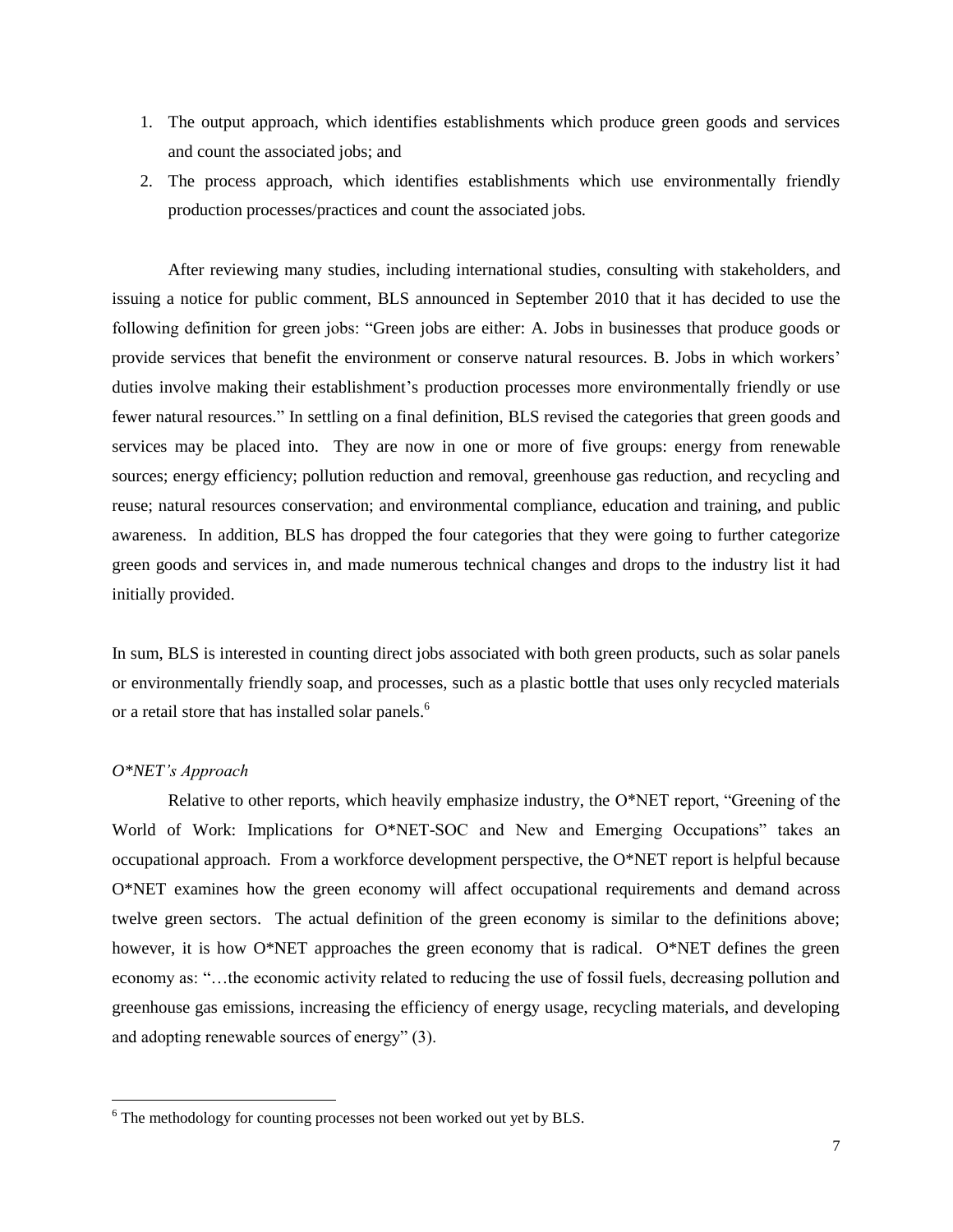This report is unique in several respects. The O\*NET report argues that considering an occupation green or not green is misguided. Instead, the report takes an occupational approach, and insists that the focus of labor economists and workforce development should be on the "greening" of the economy. The report believes that by doing so, workforce development folks and economists can concentrate on the effects that a green economy will impose on occupational requirements. That is, the report discards the concept of static green jobs, and instead believes that the degree to which the "green" economy affects the work context, and worker requirements, is dynamic. The greening of occupations is defined as: "…the extent to which green economy activities and technologies increase the demand for existing occupations, shape the work and worker requirements needed for occupational performance, or generate unique work and worker requirements" (11). Theirs is the only framework in which an occupation can be partially green.

The O\*NET report is explicit in positing that technology is the driver of the green economy. Currently, the report observes, "the extant green economy literature has not taken an occupational-level approach, focusing instead on broader industry-level outputs or products, such as renewable power generation and environmental protection enhancement" (10). However, because the direction that the green economy will take is still unclear and the technologies are not all invented and developed, the authors believe that the focus should shift from green "jobs" to green "occupations," so that we concentrate on the work performed and worker requirements.

Building on this observation, the report identifies three general categories that describe the effects of the green economy and green technologies on occupational requirements:

- 1. *Green increased demand occupations*, where the work context may change, but the tasks, knowledge, skills, and abilities do not;
- 2. *Green enhanced skills occupations*, where the occupation"s purposes "remain the same, but tasks, skills, knowledge, and external elements, such as credentials, have been altered"; and
- 3. *Green new and emerging occupations*, where the demand of the green economy and technologies have created the need for "unique work and worker requirements" (4).

The twelve sectors identified by the  $O^*NET$  report as being affected by the greening of the economy are: renewable energy generation; transportation; energy efficiency; green construction; energy trading; energy and carbon capture and storage; research, design, and consulting services; environment protection; agriculture and forestry; manufacturing; recycling and waste reduction; and governmental and regulatory administration. The report further outlines all of the sectors it identifies in green in detail, outlining potential areas of growth, workforce implications, and the consequences of the greening of occupations on the sector.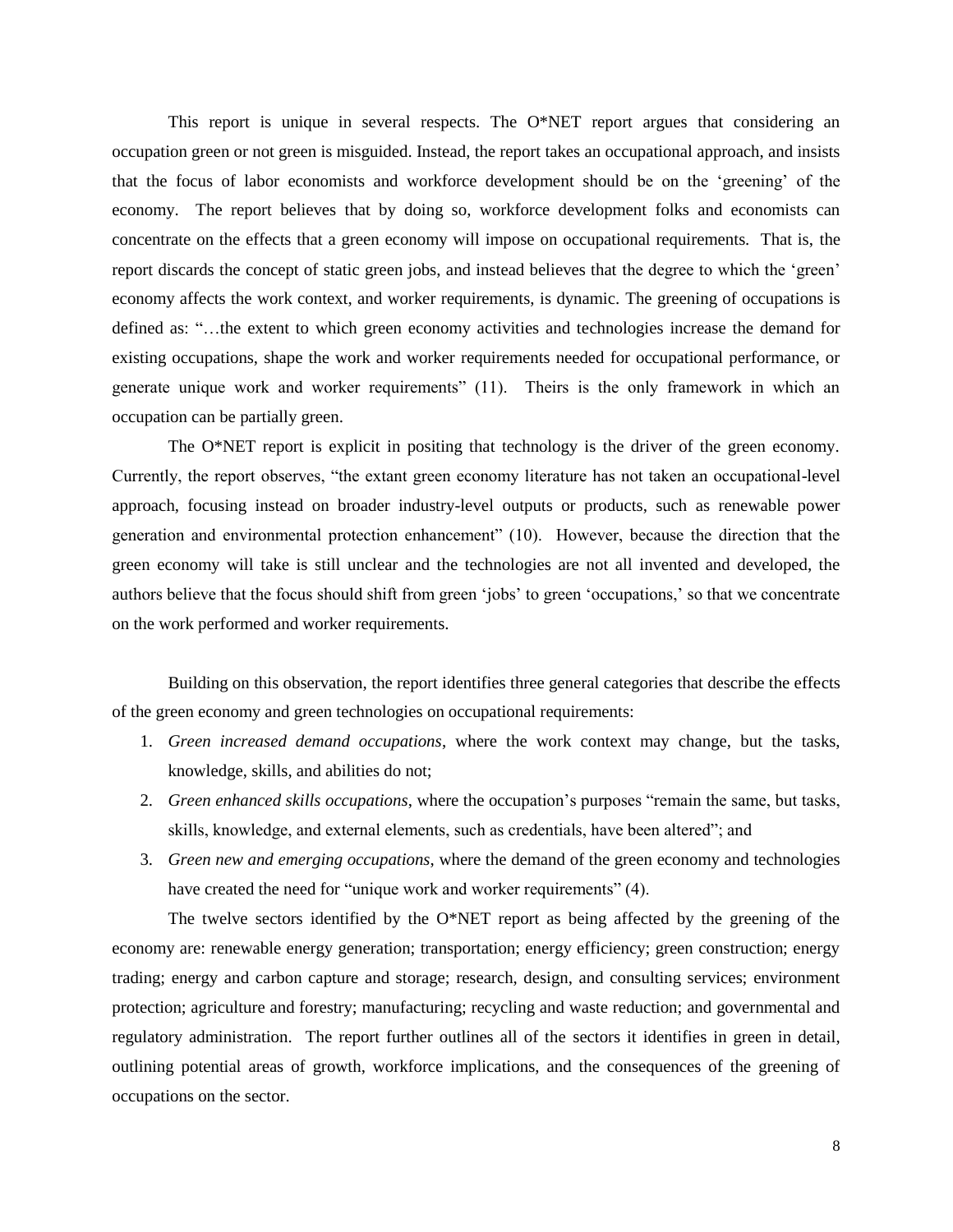### *Department of Commerce's Approach*

Finally, the Department of Commerce's (DOC) Economics and Statistics Administration recently released a report (in April 2010) that estimated private sector green employment in the United States based on publically-available Economic Census data (which excludes government employment, as well as agriculture, rail transportation, educational institutions, political organizations, and private households).<sup>7</sup> Green economic activity is defined as products and services whose predominant function serves to conserve energy and other natural resources, and/or reduce pollution.

#### **Measuring the Green Economy and Green Jobs**

Measuring green is difficult for labor market specialists because the traditional way of understanding, counting, and classifying trends in the labor market is through the categories of industry and occupation which do not have a category for "green." Green jobs pose an especially difficult problem in this context, as the Texas Workforce Commission explains,

"…The greenness of jobs even within a single occupation will vary according to the nature of the firm or establishment, the current project or specific work assignment and the specific employer's workplace rules and policies. Thus, labor market analysts can't merely count all employees in a particular occupation (much less in an entire industry) as green collar workers. Moreover, the greening of the economy is an evolutionary process (albeit one that is picking up a head of steam). That is, employers in virtually every sector are striving to conserve energy and resources while reducing their carbon footprint and switching from oil-dependence to renewable energy. Arrayed along any of the various dimensions popularly identified as comprising the green movement, there is no current benchmark at which green companies can be separated from non-green ones. Nor is there any useful milestone for deciding at what point in time to move all of a company"s employees from the non-green column to the green column. Therefore, labor market analysts can"t simply count all of the employees of a specific firm as green and employees of other companies in the same industry as non-green" (1).

An engineer that designs hybrid vehicles, for example, may spend half of his time designing non-hybrid vehicles, or may work at an office/plant where some of the employees spend time on "green" activities and others don"t. Moreover, what is true of a particular employee/firm may not be true of the whole firm/industry. In other words, there is no way, short of asking every employer about every employee, to determine whether an occupation or industry should be counted as green.

<sup>&</sup>lt;sup>7</sup> For green products that could not be separately assessed because they share a product code with non-green products (such as energy efficient appliances), publically available supplemental data were used, when possible.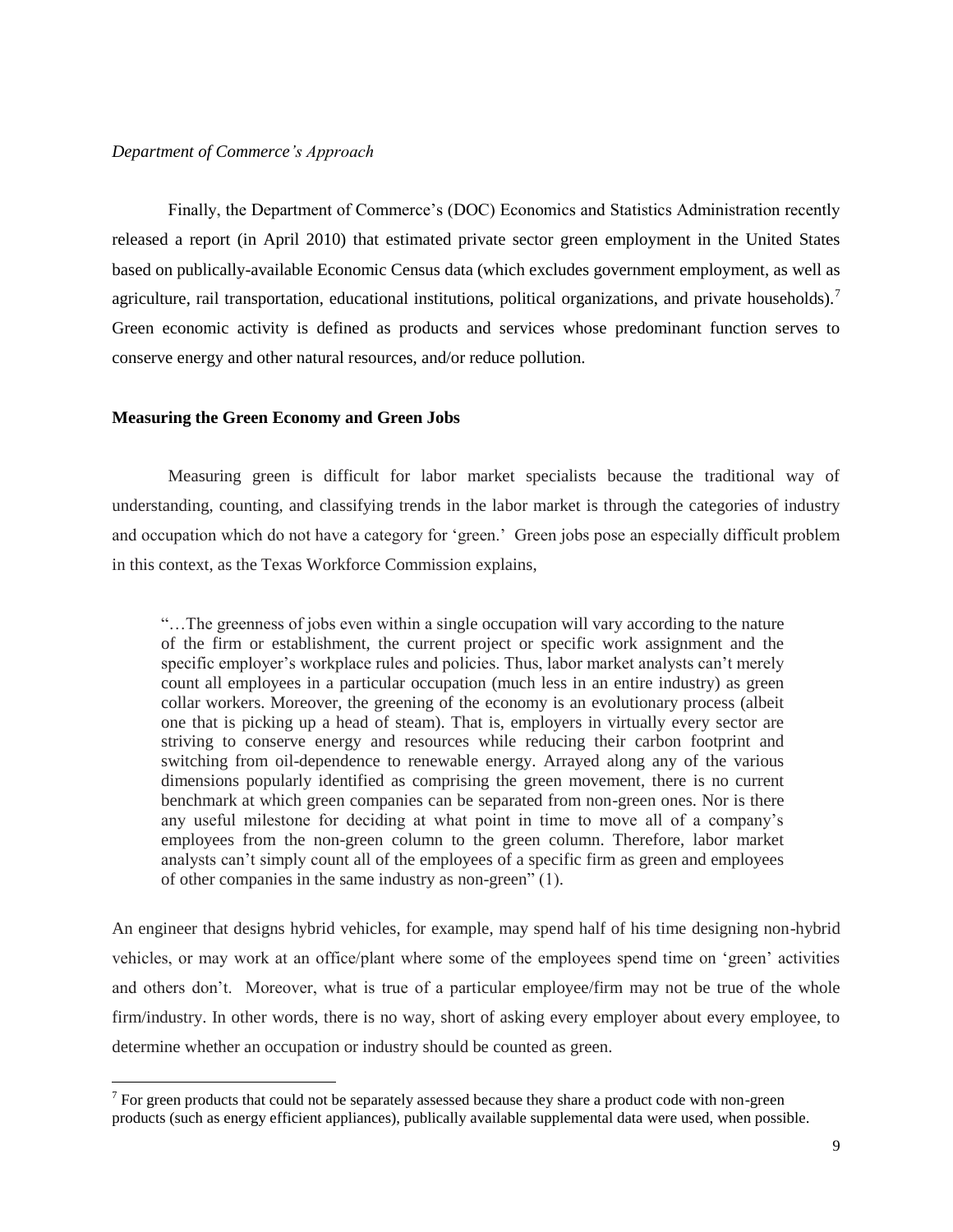#### *Washington State*

To measure green jobs, Washington State sent out a survey to a random sample of 17,000 employers in Washington State in 2008. To determine the sample, Washington looked at NAICS codes at the 3-digit level; the design team selected industries that it thought might contain green jobs, as well as a random sample of 7,500 firms not represented by the NAICS codes previously selected. If any of the 7,500 firms reported producing a green service or product, their NAICS code was added to the list; all industries in the state were ultimately sampled.

Employers were asked to list the job title(s) and number of employees that held green jobs, as defined by Washington State. In addition, the employers were asked whether the green employment was full time or part time, whether any special certifications were related to the job, and in which of the four core areas the job is classified (as defined by the predominant amount of time). In addition to the survey, existing LMI data were compiled on earnings and education level.

For Washington"s first survey, over 9,500 employers who were contacted over a three-month period chose to participate in the survey (the participation rate was over 60 percent). Almost a quarter of the respondents reported one or more green business activities. The survey results were weighted to be proportional to the rest of Washington"s economy, "which enabled the computation of estimates of the number of green economy industries, employers, and employment by occupation" (12). The total green jobs count in Washington"s private sector economy was 47,194 in 2008; the second report, which included the public sector, found 99,319 green jobs (76,137 in the private sector and 23,182 in the public sector). The increase was due in part to the increased response rate (70%; a total of 13,000 firms responded to the survey), surveying of the public sector, and the expanded number of firms and industries included in the survey (2010: 6).

Washington State also conducted secondary analysis to determine what skills, training, and wages were attached to green jobs. They found that wages and required education level are highly dependent on the job title and work performed. In 2009, Washington found that of the occupations with the largest share of green jobs, one to four years of postsecondary training (including on-the-job) and coursework is needed.

## *WIC*

In terms of methodology, WIC advises that a survey of business establishments is the best method of counting green jobs, due to the inability of NAICS and SOC codes to differentiate green and non-green industries and occupations; further, WIC states that there is a need for a national survey to establish standard methodology and definitions. In addition, the report offers advice and lessons learned specific to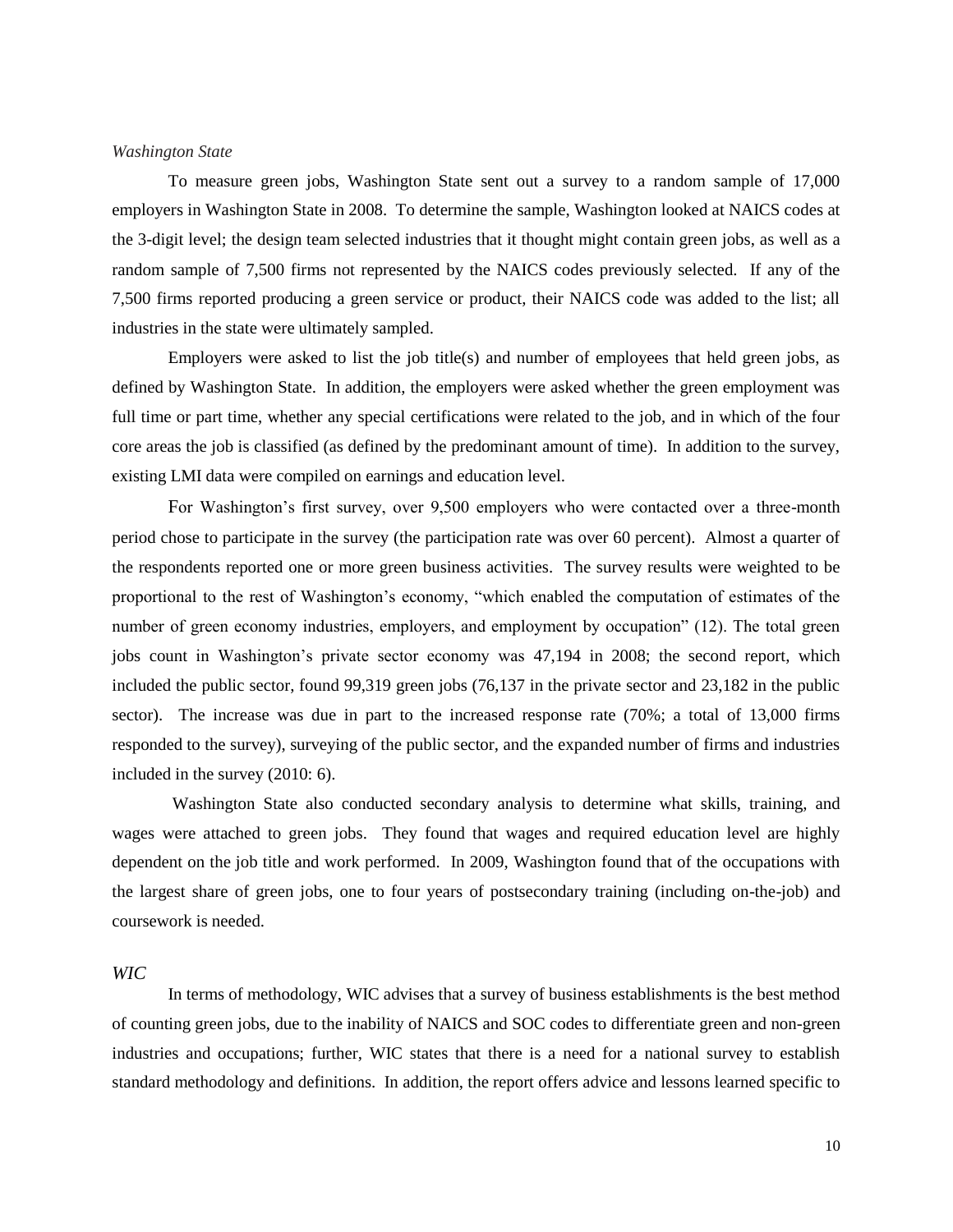conducting a green jobs survey. The primary sources for WIC"s report are four state surveys of green jobs (from WA, MI, OR, and CA) and two analytic reviews (from CT and NY). $8$ 

Key lessons identified by the report include clearly establishing the purpose and parameters of a survey, that the survey should cover a defined period of time, as well as provide clear examples of what does and does not constitute a green job. In addition, the report covers the importance of utilizing existing LMI data and makes recommendations for integrating LMI into green jobs studies. Finally, WIC also proposes a brief action plan to facilitate information sharing among stakeholders such as states and the federal government.

### *BLS*

BLS plans to utilize the NAICS and SOC codes to identify green economic activity and count jobs to allow comparison with existing measures of employment and wages; however, BLS may develop more detailed subcategories. BLS intends to count green jobs in two separate surveys—one survey to count jobs that produce green goods and services, and a separate survey to count jobs associated with green processes. The latter is fairly underexplored territory, as no survey has explicitly attempted to only count jobs associated with green processes, and the most recent BLS Federal Register Notice solicits comments on how exactly to carry this out (the Federal Register Notice in September does not clarify this point).

The approach adopted by BLS to count green goods and services follows the recommendations of the WIC report very closely. However, as of yet this methodology is still being tested and no surveys will go out until FY2011. As it stands, BLS intends to survey employers to determine revenue share from green goods and services at the establishment level, and use revenue share as a proxy for employment. Results will be presented at the industry level.<sup>9</sup> However, in establishments that produce *only* green products, BLS intends to count *all* employment at that establishment (such as accountants, filing clerks, etc.); for establishments that produce green and non-green products, BLS will only count a portion of employment based on revenue (see below).

*DOC*

<sup>8</sup> These reports are cited in the bibliography, and can be found at:

[http://www.labor.state.ny.us/workforcenypartners/PDFs/NYS%20Clean%20Energy%20Jobs%20Report%20FINAL](http://www.labor.state.ny.us/workforcenypartners/PDFs/NYS%20Clean%20Energy%20Jobs%20Report%20FINAL%2006-09-09.pdf) [%2006-09-09.pdf](http://www.labor.state.ny.us/workforcenypartners/PDFs/NYS%20Clean%20Energy%20Jobs%20Report%20FINAL%2006-09-09.pdf) (NY)[; http://www.michigan.gov/documents/nwlb/GJC\\_GreenReport\\_Print\\_277833\\_7.pdf](http://www.michigan.gov/documents/nwlb/GJC_GreenReport_Print_277833_7.pdf) (MI); <http://www.ctdol.state.ct.us/lmi/misc/ceddec08.pdf> (CT);<http://www.qualityinfo.org/pubs/green/greening.pdf> (OR); [http://www.workforceexplorer.com/admin/uploadedPublications/9463\\_Green\\_Jobs\\_Report\\_2008\\_WEXVersion.pdf](http://www.workforceexplorer.com/admin/uploadedPublications/9463_Green_Jobs_Report_2008_WEXVersion.pdf)  $(WA, 2009)$ .

According to the Federal Registry notice, "The concepts, methods, and definitions described here may change based on input from the public and experience gained in data collection." Vol. 75, No. 50, 16 March 2010.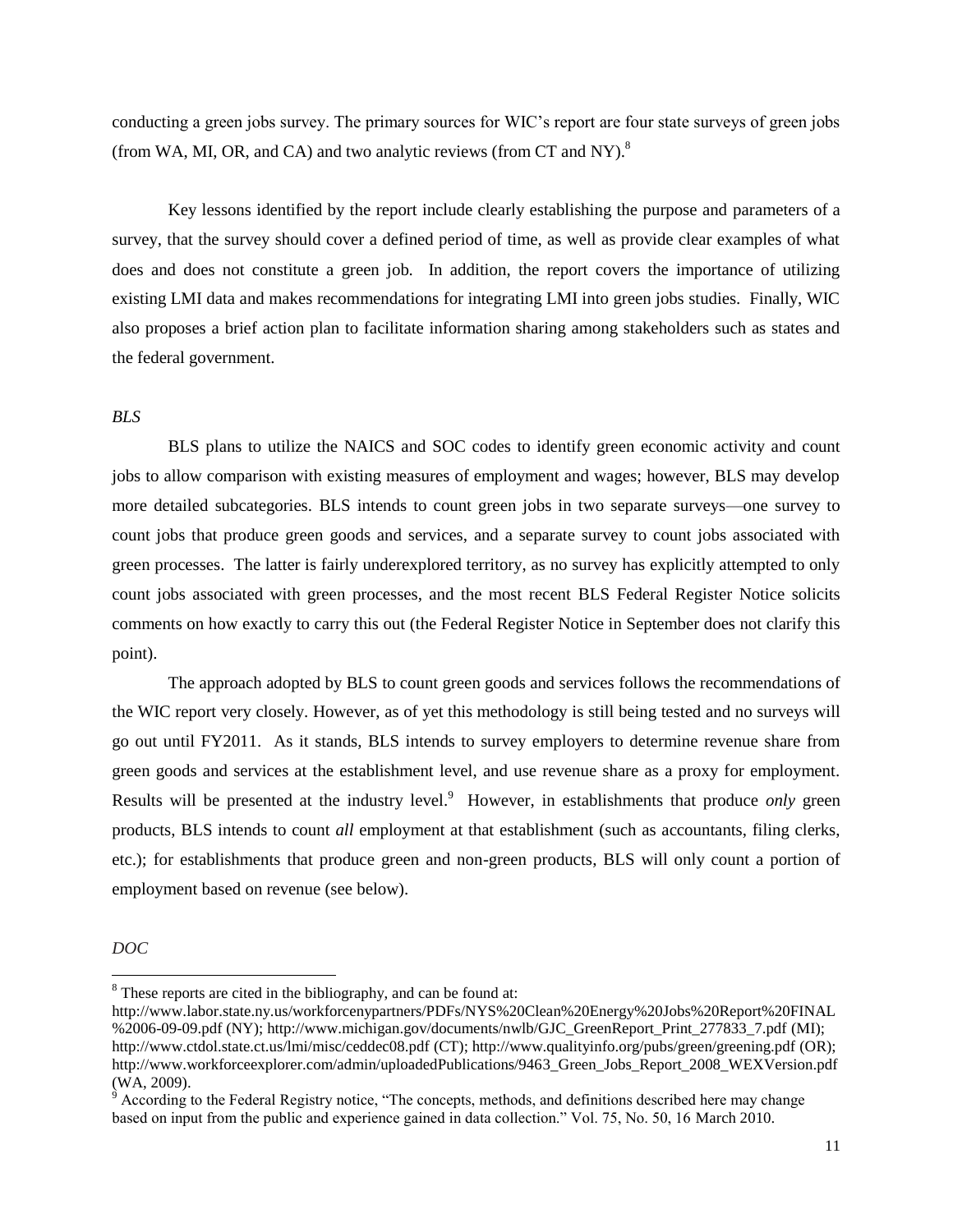BLS and the Department of Commerce (DOC) have come up with a similar strategy.  $^{10}$  Both apportion green jobs to an industry based on revenue (unless an establishment produces only a single service or product and it is green).<sup>11</sup> Total revenue will be based either at the level of establishment (BLS) or of an industry"s green products and services (DOC). The proportion of green revenue to nongreen revenue is used to estimate the proportion of green jobs in an industry. For example, if for every \$100 of an establishment/product"s revenue, \$10 is a green product/service or percentage of establishment revenue, then 10% of revenue is green. The same proportion transfers over to employment. Therefore, for every 100 workers in an industry, 10 are green workers.

The major difference between BLS and DOC is in the data source—BLS intends to survey establishments, whereas DOC relies on data from the Economic Census. The Economic Census has the advantage of being a publically available data source, but it also has several disadvantages. First, it is taken only every five years, and released after a two year lag. Given the rapidly changing nature of the "greening" economy, this could provide numbers that are outdated to the point of uselessness (the next Census released, then will not be until 2014). In addition, the Economic Census has the potential to undercount green jobs, since it does not count the agriculture, rail transportation, private education, and public administration sectors, nor government-owned establishments (including public mass transit), all of which are covered under BLS"s green definition. Further, since they measured by product code, some product codes could not be separated by green and non-green (i.e., energy efficient cars and appliances, and, importantly, green construction). Commerce makes up for this by estimating the green share of the total market using other sources. Even after taking into account other sources, some green products and services are still not included, such as green personal care and beauty products, green IT, and small wind turbines, hydro turbine manufacturing, green chemicals, architectural, landscaping, and urban planning, and utility scale wind turbine manufacturing; fuel cells and hybrid batteries accounted for such a small percentage of their respective markets that they were also not counted). Further, BLS will estimate the number of green jobs for a NAICS industry by summing the green jobs found at individual establishments within an industry.<sup>12</sup>

<sup>&</sup>lt;sup>10</sup> Again, BLS methodology is only proposed; it has not yet become official. In BLS's call for comments on its green definition and methodology, one of the listed desired focuses of comments from BLS was "The apportioning of employment at establishments producing green and non-green jobs using revenue share." Therefore, it is possible that BLS would revise this method of counting green jobs.

 $11$  For establishments in the non-market sector, an unidentified alternative will be used.

 $12$  For a list of industries selected by BLS, go to www.bls.gov/green.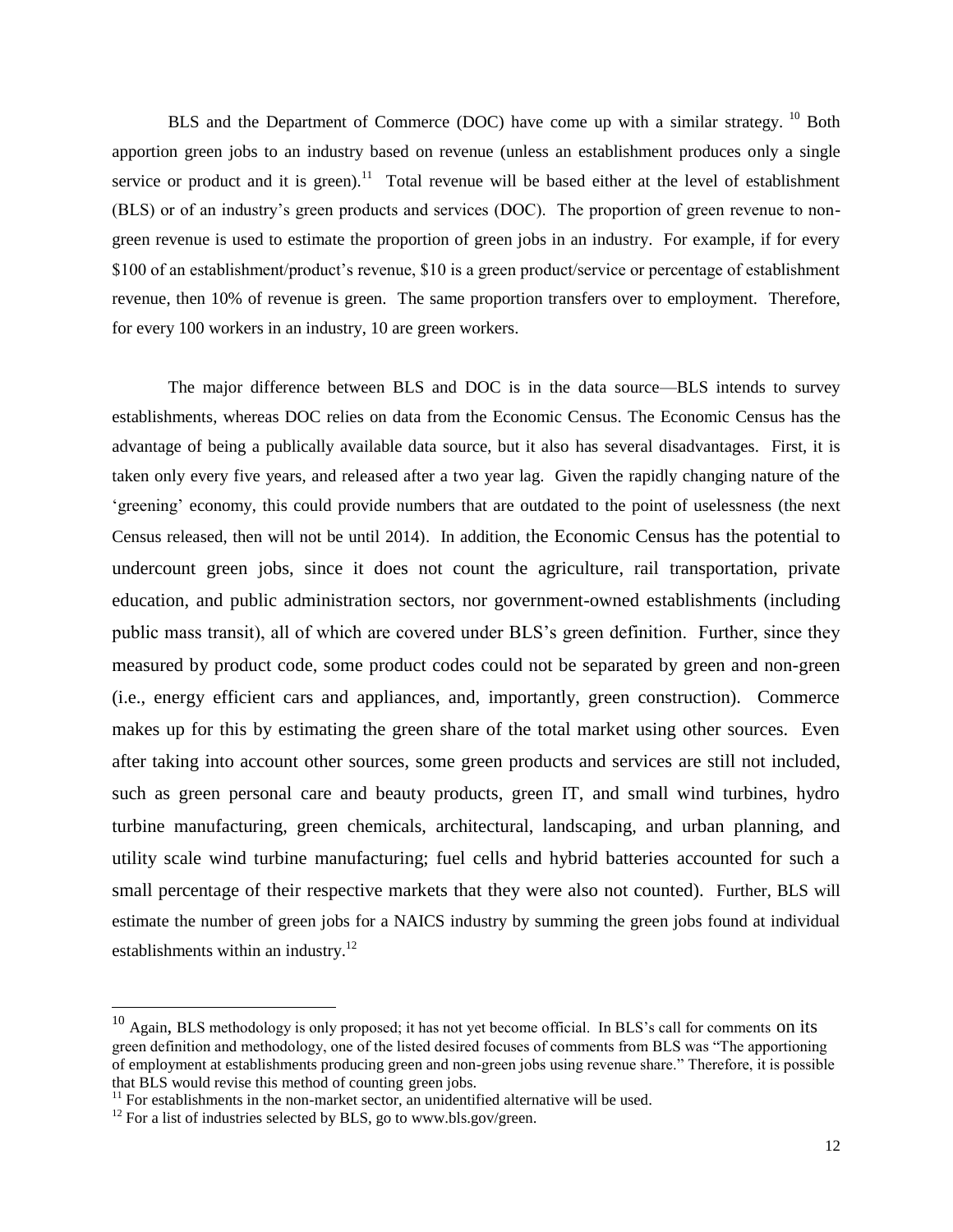## **Size of the 'Green' Economy**

Among labor economists and labor market information specialists, broad consensus has emerged on a number of different issues related to the green economy. The first and most important point of agreement is that the green economy is still nascent and makes up a relatively small portion of the economy and total employment. Figures vary, representing between less than one to two percent of the total jobs in the economy; at the state level, employment share goes as high as almost five percent. At the low end are the following reports: Department of Commerce's report found 1.8-2.4 million jobs nationally (2010), the Pew Charitable Trust found about 770,000 jobs nationwide (2009), <sup>13</sup> while the US Metro Economies report found about 750,000 (2008), less than one percent of the total employment. State green job shares of the economy vary; Missouri found 4.8% (2010), Michigan found 3%, Washington found 1.6% in 2008 and 3.3% in 2009, and Oregon found 3% (2008). On the opposite end of the spectrum and very much alone in these numbers is Bezdek (2009), who found 8.5 million jobs in the Renewable Energy and Energy Efficiency sectors in the United States in 2006, 9 million jobs in 2007, and sales revenue of \$1 trillion. Further, the green economy will probably not require a significant number of new jobs in the immediate future. As the Texas Workforce Commission puts it, "…not everyone believes that as it grows the field will require significant quantities of new workers, or that it will be a boom industry for the under and unemployed. Some of those working in the field note that the work, at least at first, is defaulting to the current labor force. Electricians are installing solar panels. Plumbers will put in low-flush toilets" (17).

Due to its emerging status, it is difficult, at this point in time, to project employment demand and know exactly where green jobs are going to be, what they will look like, what industries and occupations they will be in, and what types of skills and training will be needed to fill them. Further, it is impossible to predict how the green economy will change the current workforce in the long-term, because many potential jobs, skills, and possibly even industries have yet to be invented and developed. Unforeseen technologies could play a decisive role in the development of the green economy.

Other points of broad consensus in the literature is that there are "shades of green" or a "greening" of the economy; that green jobs currently make up about 1-2% of the U.S. economy; that green jobs are fundamentally the same as traditional jobs but may require an extra layer of skills/training; and that there is no good way to get a precise count of green jobs because of the current coding systems. Importantly, no study found a significant number of uniquely green jobs; green jobs were likely to be traditional occupations and in traditional industries.

 $13$  This report was not included because their methodology was based on private data sources.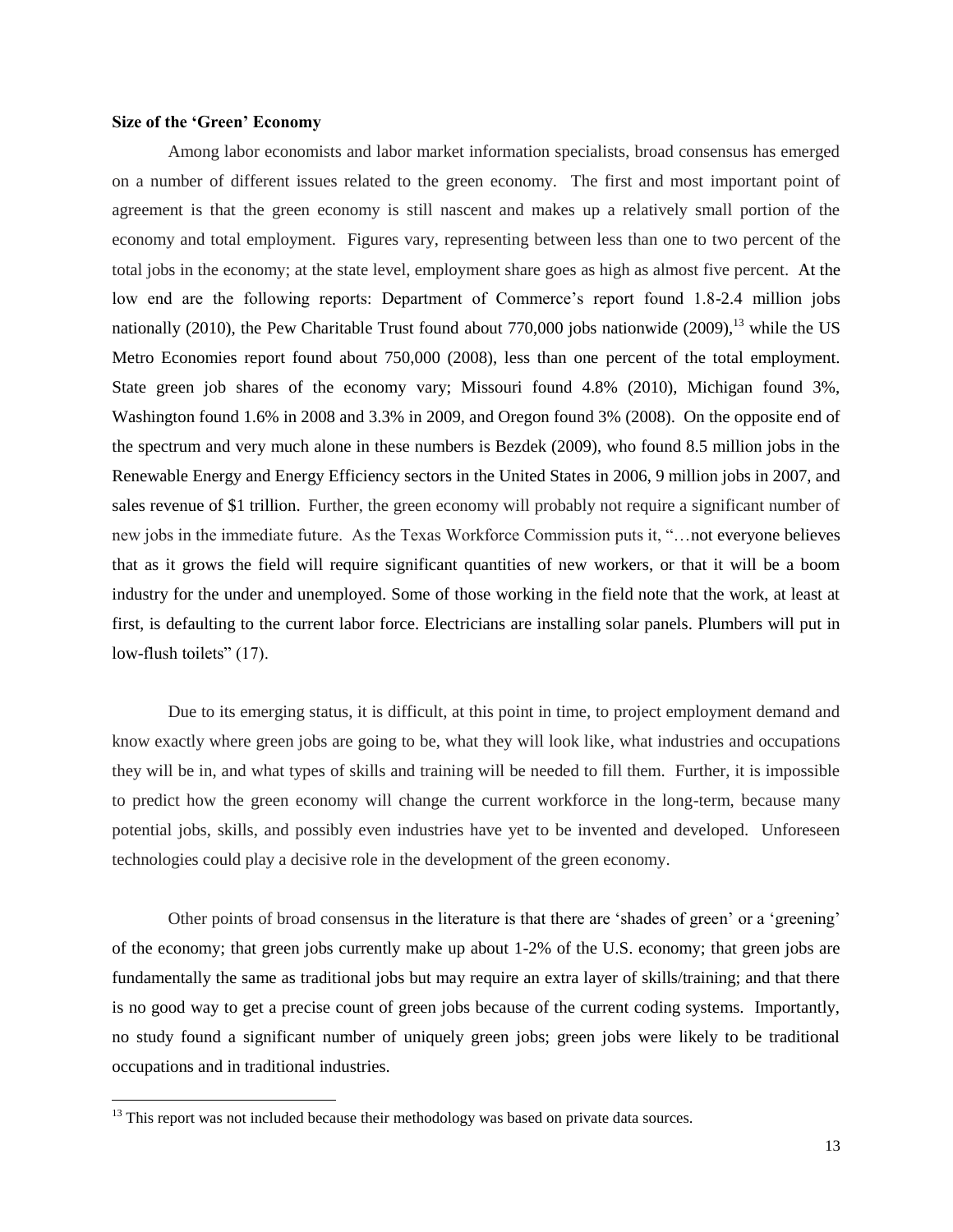### **International Approaches**

 $\overline{a}$ 

Both Statistics Canada and Eurostat, the European Commission"s statistical arm, have put out reports on the green economy and green employment, or what they refer to as the environmental sector (or environmental good and services sector, EGSS). These reports, put out well before the surge in green reports in the United States, define and measure the extent of the green economy in Canada and the European Union with an emphasis on products and services related to explicit protection and conservation of natural resources. However, these reports focus on measuring the size of the environmental economy; they do take into account employment, but it is not the primary focus of these reports.

Statistics Canada has been measuring the size of the "environment" economy in Canada (they do not use the term "green") with its Canadian Environment Industry Strategy since 1994. Their estimates of revenue (gross) and employment are taken mostly from the Environment Industry Survey, which surveys establishments deemed to produce environmental goods and services, supplemented by a few other sources. Statistics Canada defines environmental goods and services as those which "are used to measure, prevent, limit, or correct environmental damage (both natural or by human activity) to water, air, soil, as well as problems related to waste, noise, and ecosystems. They also include clean or resourceefficient technologies that decrease material inputs, reduce energy consumption, recover valuable byproducts, reduce emissions and/or minimize waste disposal problems" (5). Statistics Canada emphasizes end-use and not physical attributes of goods and services; consumer goods such as LED light bulbs, organic produce, hybrid vehicles, etc, are not included. Finally, employment is counted directly by the survey, not tabulated based on revenue.<sup>14</sup>

The European Commission"s report is a comprehensive manual and reference for countries that are interested in collecting data on the EGSS, put together by a task force in 2006 comprised of representatives from many European countries, and with input from Canada. The manual seeks to ensure comparability across countries within the EU as well as with their coding systems, the European System for the Collection of Economic Data on the Environment (SERIEE) and the System of Integrated Environmental and Economic Accounting (SEEA), as well as the European equivalent of NAICS, the NACE system and the Classification of Environmental Protection Activities (CEPA). In addition, a new

<sup>&</sup>lt;sup>14</sup> However, the report notes, "This section of the questionnaire continues to be a work-in progress. Responding establishments, particularly those with both environmental and non-environmental activities, tend to have difficulty estimating the proportion of environmental employees" (Statistics Canada, 12). A report by the EC mentions that Canada has "estimated employment figures for the EGSS using three methods (i.e. the estimate methods with ratios at aggregate level, at company level and via direct response survey) in order to test and compare them" (EC, 134).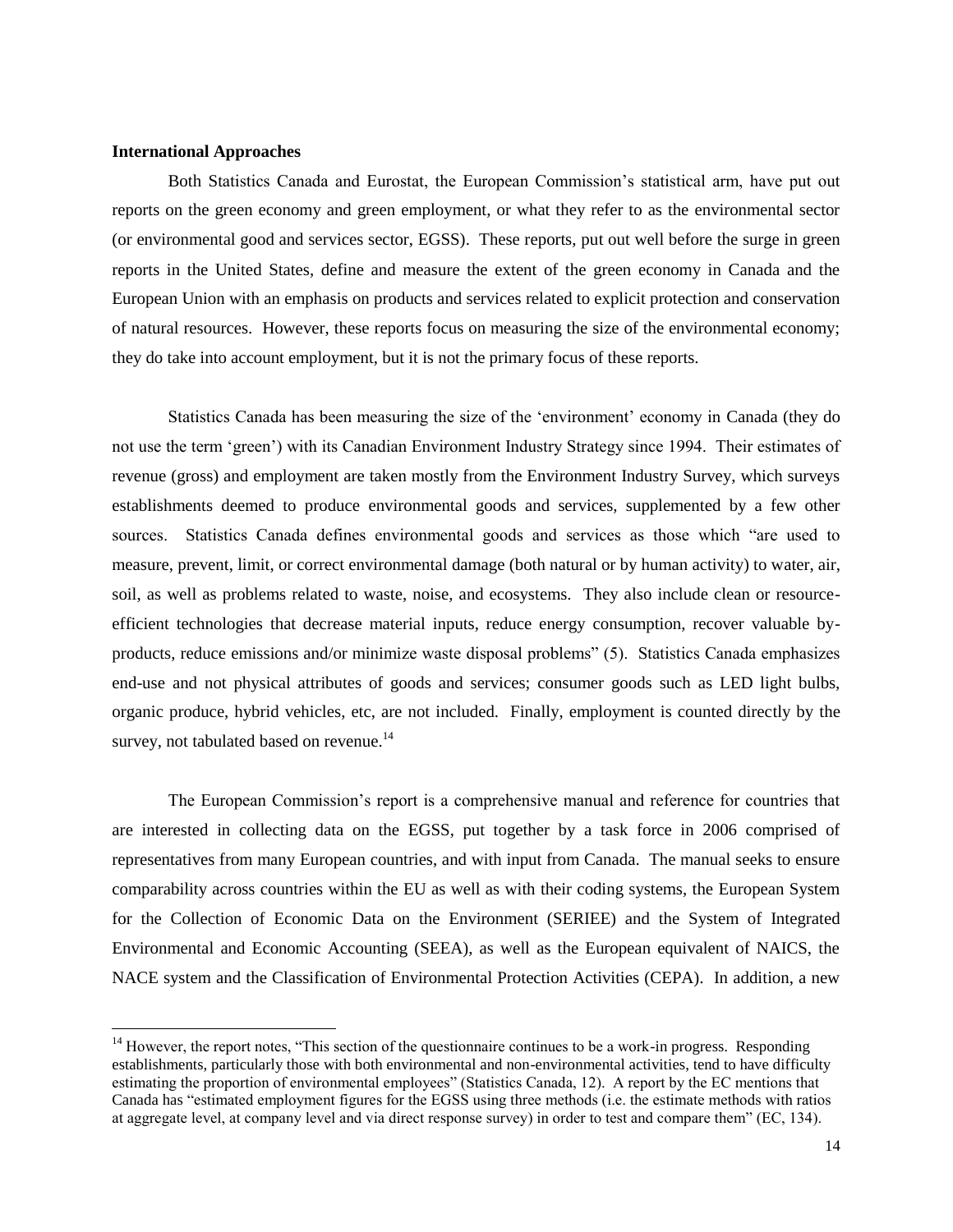classification system pertaining to resource management activities was created for the purpose of collecting data on EGSS (CReMA).<sup>15</sup> Definition and classification of the EGSS, therefore, is based on the existing SERIEE and SEEA frameworks.

The EC"s manual makes clear that the interest in collecting these statistics, and its impetus, comes not from a need to get accurate employment figures but to gain a better understanding of how EU environmental policies and regulations impact the economy. The EC defines the EGSS as follows: "The environmental goods and services sector consists of a heterogeneous set of producers of technologies, goods, and services that measure, control, restore, prevent, treat, minimize, research, and sensitize environmental damages to air, water and soil as well as problems related to waste, noise, biodiversity, and landscapes. This includes 'cleaner' technologies, goods and services that prevent or minimize pollution; and goods and services that measure, control, restore, prevent, minimize, research, and sensitize resource depletion. This results mainly in resource-efficient technologies, goods and services that minimize the use of natural resources" (29). There are two main groups of EGSS, then, the environmental protection group and the resource management group; the first encompasses products and services of a preventative or remedial nature; the latter is to manage and conserve the stock of natural resources.<sup>16</sup> Fundamental to the definition is that these goods and services must be produced *for* their environmental protection or resource management purpose—that is, it should be their "prime objective" (Ibid.). Only products and services that meet these criteria are to be measured; the "user"s purpose is, on the contrary, never to be used in the EGSS context"  $(EC, 32).$ <sup>17</sup>

In measuring EGSS, the manual favors a supply-side approach. The manual identifies a variety of different approaches for identifying EGSS producers, either by using NACE codes to do an analysis of

 $15$  The report states, "The main purpose of this handbook is to provide a complete reference tool for developing a new data collection system on the environmental sector at national level. It aims at facilitating the development and production of harmonized and comparable data. Its scope is thus to gather classifications, standards, and compilations methods of data on the environmental sector in order to assist in developing new data collection systems and to enable more rigorous and improved cross-country comparison of data" (23).

<sup>&</sup>lt;sup>16</sup> These include "inland waters, natural forests, wild flora and fauna and subsoil reserves (fossil energy and minerals)" (EC, 43).

<sup>&</sup>lt;sup>17</sup> Producers of components, as well as retailers, are not included, nor are those who supply non-exclusively environmental components; this is in contrast to the BLS definition. There are other rules as well, related to "connected" and "adapted" goods and services. For example, if new piping is installed for ordinary maintenance, but not for environmental purposes, they are not counted; when they are carried out exclusively for reducing water consumption, they are counted. When the installer is specialized in environmental services, it is counted. Also, if a product is 'cleaner' than its counterpart—for example, biodegradable shampoo versus regular shampoo—it is not included in the total amount of "economic aggregates related to adapted goods, but only an "environmental share" which can be measured by the extra cost...compared to its equivalent normal good" (36).